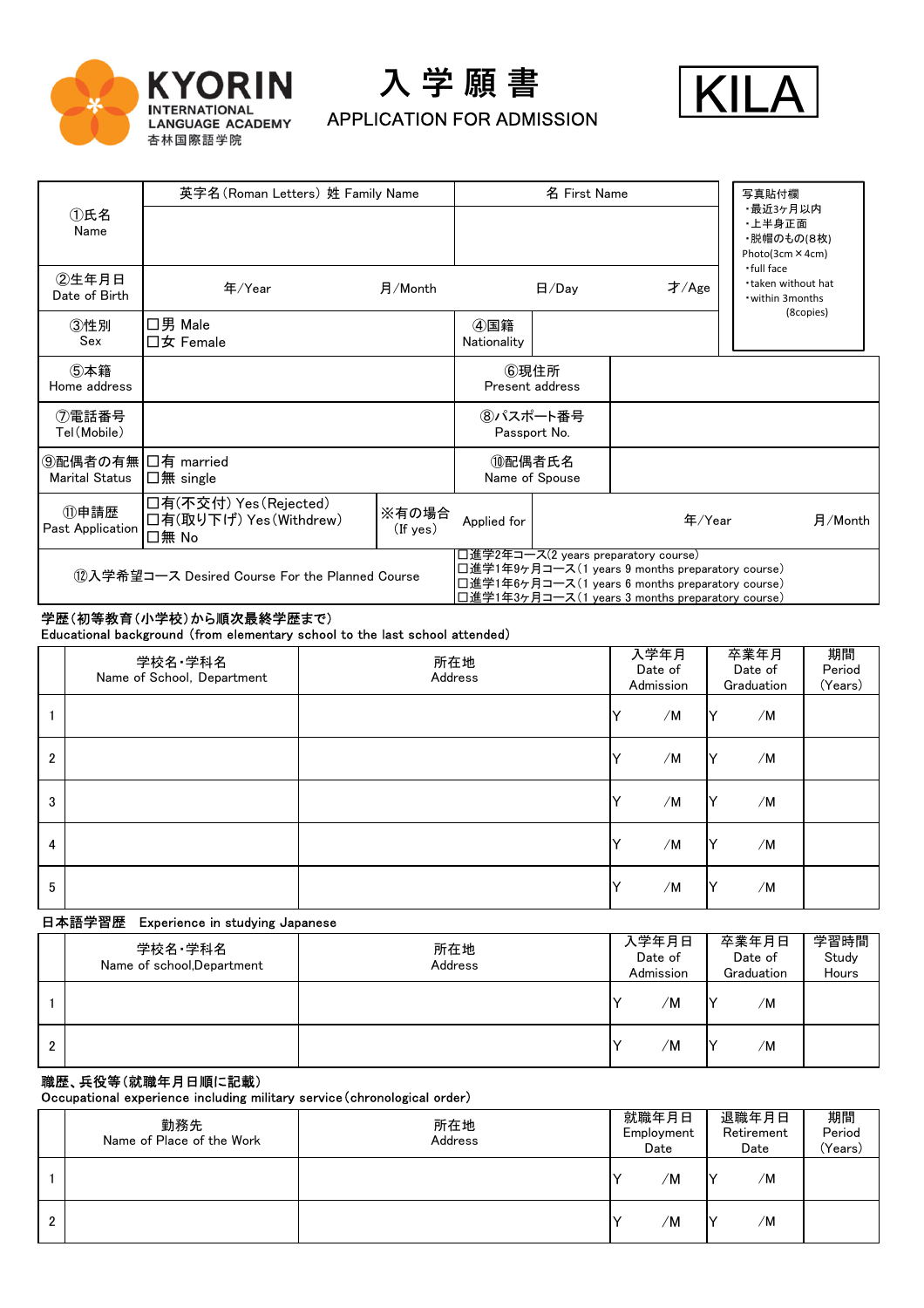### 出入国歴 History of entering and leaving Japan

|    |              | 入国年月日<br><b>Entry Date</b> | 出国年月日<br>Departure Date | 在留資格<br>Status of your stay in Japan | 入国目的<br>Purpose of Entry |
|----|--------------|----------------------------|-------------------------|--------------------------------------|--------------------------|
|    | $\checkmark$ | /M                         | /M                      |                                      |                          |
| C. | $\checkmark$ | /M                         | /M                      |                                      |                          |
| 3  | $\checkmark$ | /M                         | /M                      |                                      |                          |

# 家族·親戚 Family members

| 氏名<br>Name in Full | 年齢<br>Age | 職業   関係  <br> Occupation Relationship | 住所<br>Address | 電話<br>Tel |
|--------------------|-----------|---------------------------------------|---------------|-----------|
|                    |           |                                       |               |           |
|                    |           |                                       |               |           |
|                    |           |                                       |               |           |
|                    |           |                                       |               |           |
|                    |           |                                       |               |           |
|                    |           |                                       |               |           |
|                    |           |                                       |               |           |

#### 日本における家族・親戚 Family members, Relatives In Japan

| 氏名<br>Name in Full | 年齢<br>Age | 職業 | 関係<br>Occupation Relationship | 住所<br>Address | 電話<br>Tel |
|--------------------|-----------|----|-------------------------------|---------------|-----------|
|                    |           |    |                               |               |           |
|                    |           |    |                               |               |           |
|                    |           |    |                               |               |           |

| 本校卒業後の進路 Specific plans after graduation       |                                   | │□帰国(Return Home)<br>□その他(Others) | 口大学、短期大学進学(University or Junior College)<br>□大学院進学(Graduate School)<br>│□専門学校進学(Vocational School) |
|------------------------------------------------|-----------------------------------|-----------------------------------|----------------------------------------------------------------------------------------------------|
| 進学希望にチェックした場合<br>People who are thinking about | 進学希望学校名<br>The Name of School     |                                   |                                                                                                    |
| furthering their studies in Japan              | 希望学科<br>The Name of Major Subject |                                   |                                                                                                    |
| その他にチェックした場合<br>Other plans                    |                                   |                                   |                                                                                                    |

## 以上のことはすべて真実であり、私が直筆したものです。

I hereby declare the above statement is true and that I wrote the document myself.

| 作成年月日            | 'Year | /Month | $\sqrt{2}$<br>. ∕ Da∨ | 罜々<br>ு⊣               |
|------------------|-------|--------|-----------------------|------------------------|
| V <sub>ear</sub> |       |        |                       | Signature of Applicant |